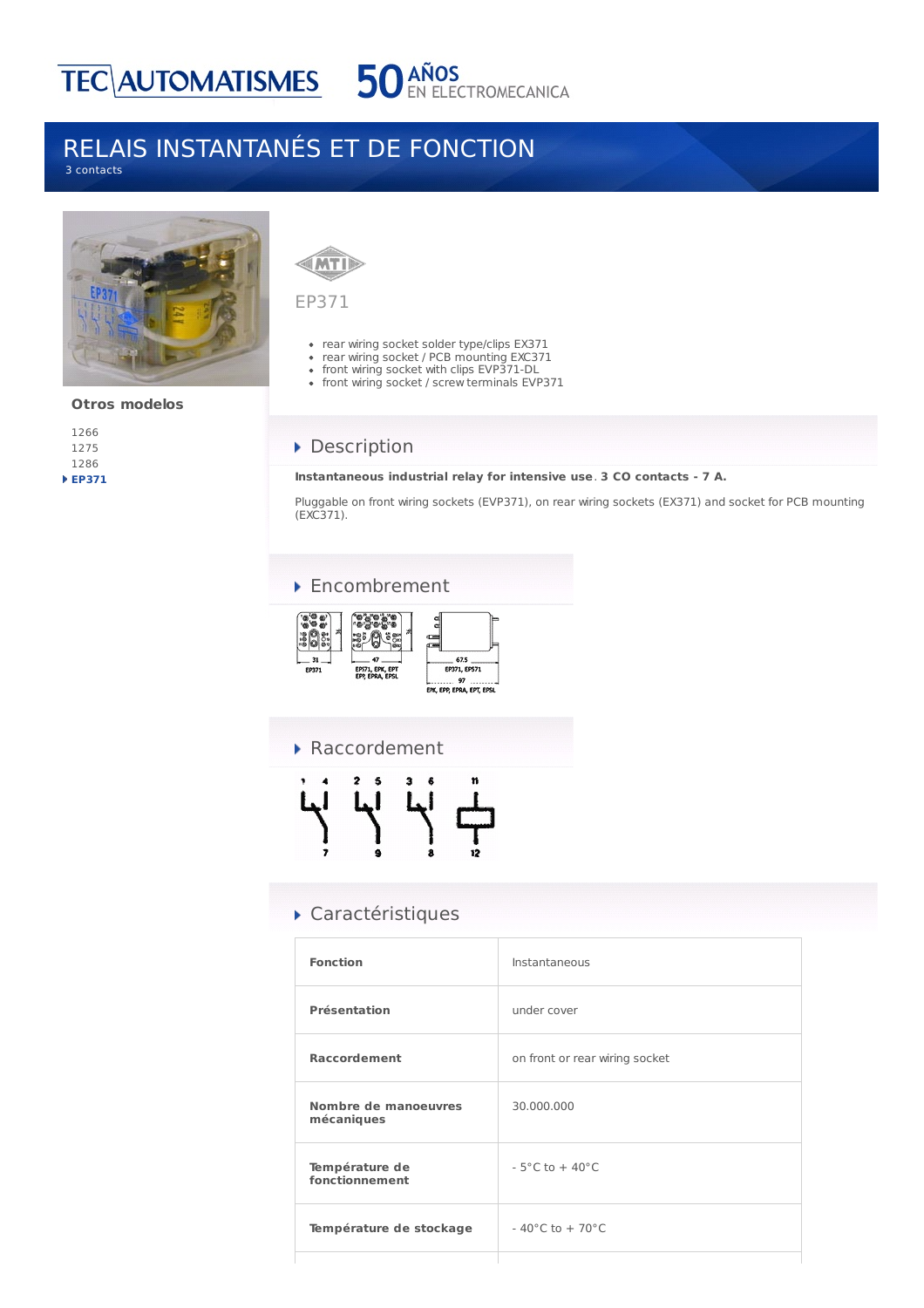| Catégorie climatique          | optional reinforced climatic protection   |  |
|-------------------------------|-------------------------------------------|--|
| <b>Tension de choc</b>        | 3 Kv (wave 1,2/50 microseconds)           |  |
| Rigidité diélectrique         | 2200 V eff-50 Hz                          |  |
| Résistance d'isolement        | > 20.000 MOhms                            |  |
| Masa                          | 83 g.                                     |  |
| Degré de protection           | IP40 (according to NFC 20-010)            |  |
| Tenue aux chocs<br>mécaniques | severity 50 A (according to NFC 20-608)   |  |
| Tenue aux vibrations          | 0,35 mm/10-55 Hz (according to NFC20-616) |  |

# Bobine

|                               | <b>Courant continu</b>         | <b>Courant alternatif</b> |        |
|-------------------------------|--------------------------------|---------------------------|--------|
| <b>Tension nominale mini.</b> | 6V                             | 6 V 50 Hz                 |        |
| Tension nominale maxi.        | 220 V                          | 380 V 50 Hz               |        |
| <b>Domaine d'action</b>       | $-20/+10\%$ of nominal voltage |                           |        |
| Classe de puissance           | 2.2W                           | 4,5 VA                    | 2,7 VA |

# ▶ Contactos

| Número de contactos                   | 3                                                |
|---------------------------------------|--------------------------------------------------|
| Courant permanent maxi. admissible    | 7 A per contact                                  |
| <b>Commutation faible recharge</b>    | 0,1 VA with min voltage 1 V<br>and/or I min 1 mA |
| Temps de réponse (rebonds non-inclus) | $<$ 20 ms                                        |

▶ Pouvoir de coupure

**COURANT CONTINU**

**connection on DC**